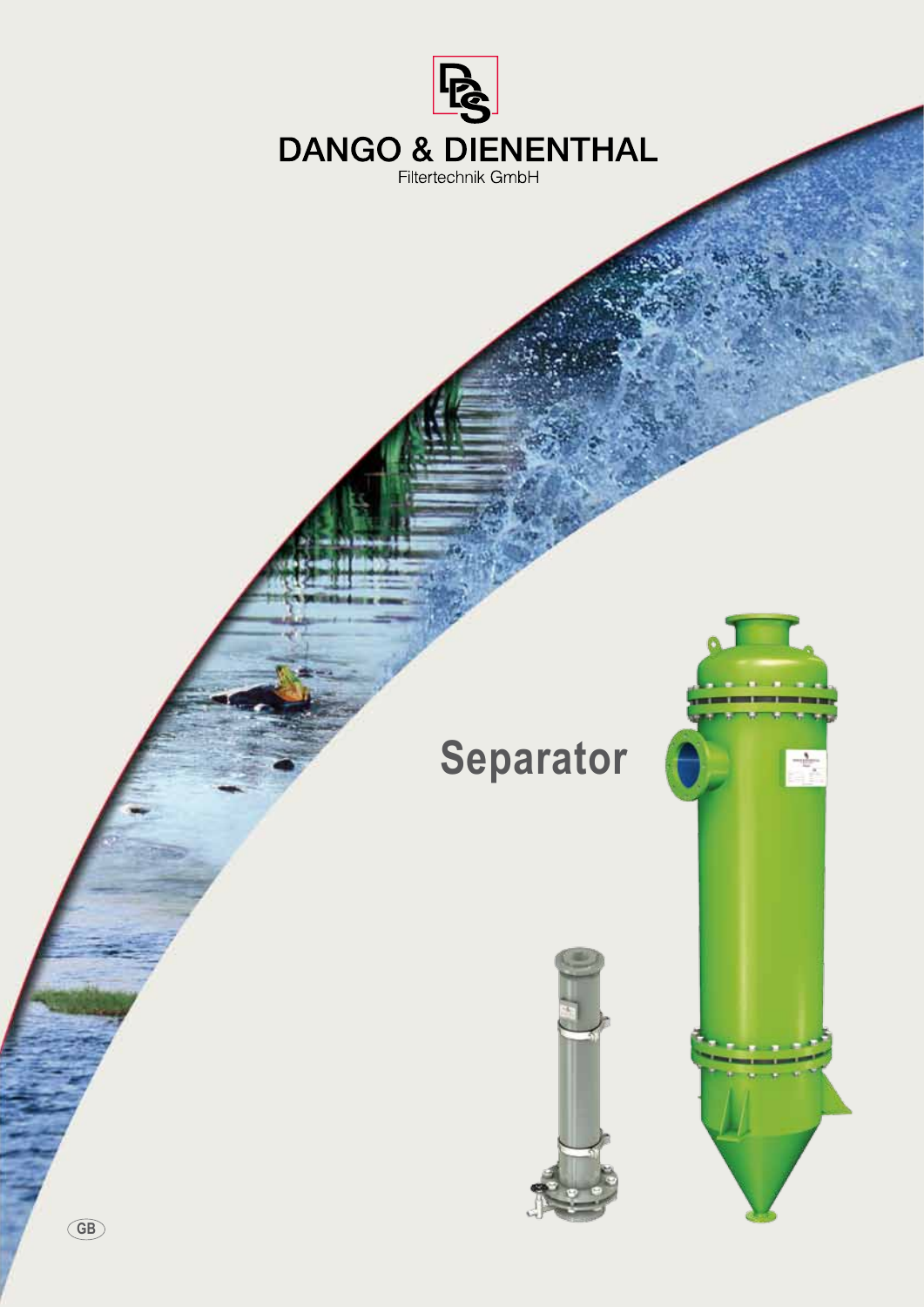

**The New Definition of Purity for Your Medium**

**Cooling Water**

**Sea Water** 

**River Water**

**Process Water**

#### **Our Filter Systems Protect**



 $\gamma$ 

**Sinter and Scale Separation**

**Spray Nozzles**

**Plate Heat Exchangers**

**Piping Systems**

**Mechanical Seals**

**Pumps**

|                                    | <b>Separator</b><br>(SPR / BA)               | <b>Multi-Separator</b><br>(M)                    |
|------------------------------------|----------------------------------------------|--------------------------------------------------|
| flow rate                          | 2 m <sup>3</sup> /h to 250 m <sup>3</sup> /h | 120 m <sup>3</sup> /h to 3,000 m <sup>3</sup> /h |
| filter fineness                    | $\geq 5 \text{ µm}$                          | $\geq 5 \mu m$                                   |
| operating pressure                 | 2 to 63 bar                                  | 2 to 63 bar                                      |
| pressure loss<br>with clean filter | 0.6 bis 1.2 bar                              | 0.6 bis 1.2 bar                                  |
| flange                             | <b>DN 50 to DN 200</b>                       | <b>DN 150 to DN 700</b>                          |
| temperature                        | $-10$ to $+110$ °C                           | $-10$ to $+110$ °C                               |

# **Scope of Delivery**



|                                           | <b>Separator</b><br>(SPR / BA) |          | <b>Multi-Separator</b><br>(M) |           |          |
|-------------------------------------------|--------------------------------|----------|-------------------------------|-----------|----------|
| steel design                              |                                |          |                               |           |          |
| stainless steel design                    | $\bullet$                      |          |                               |           |          |
| <b>PVC</b> design                         | $\bullet$                      |          |                               |           |          |
| PE design                                 | $\bullet$                      |          |                               |           |          |
| <b>Pressure Equipment Directive (PED)</b> |                                |          |                               |           |          |
| <b>ASME</b>                               |                                | $\wedge$ |                               |           | $\wedge$ |
| documentation                             | $\bullet$                      |          |                               | $\bullet$ |          |
| certificates                              | ٠                              | $\wedge$ |                               | $\bullet$ | Λ        |
|                                           |                                |          |                               |           |          |

| included in the scope of delivery |  |  |
|-----------------------------------|--|--|
| available at extra charge         |  |  |
| not available                     |  |  |

*Fig. 1*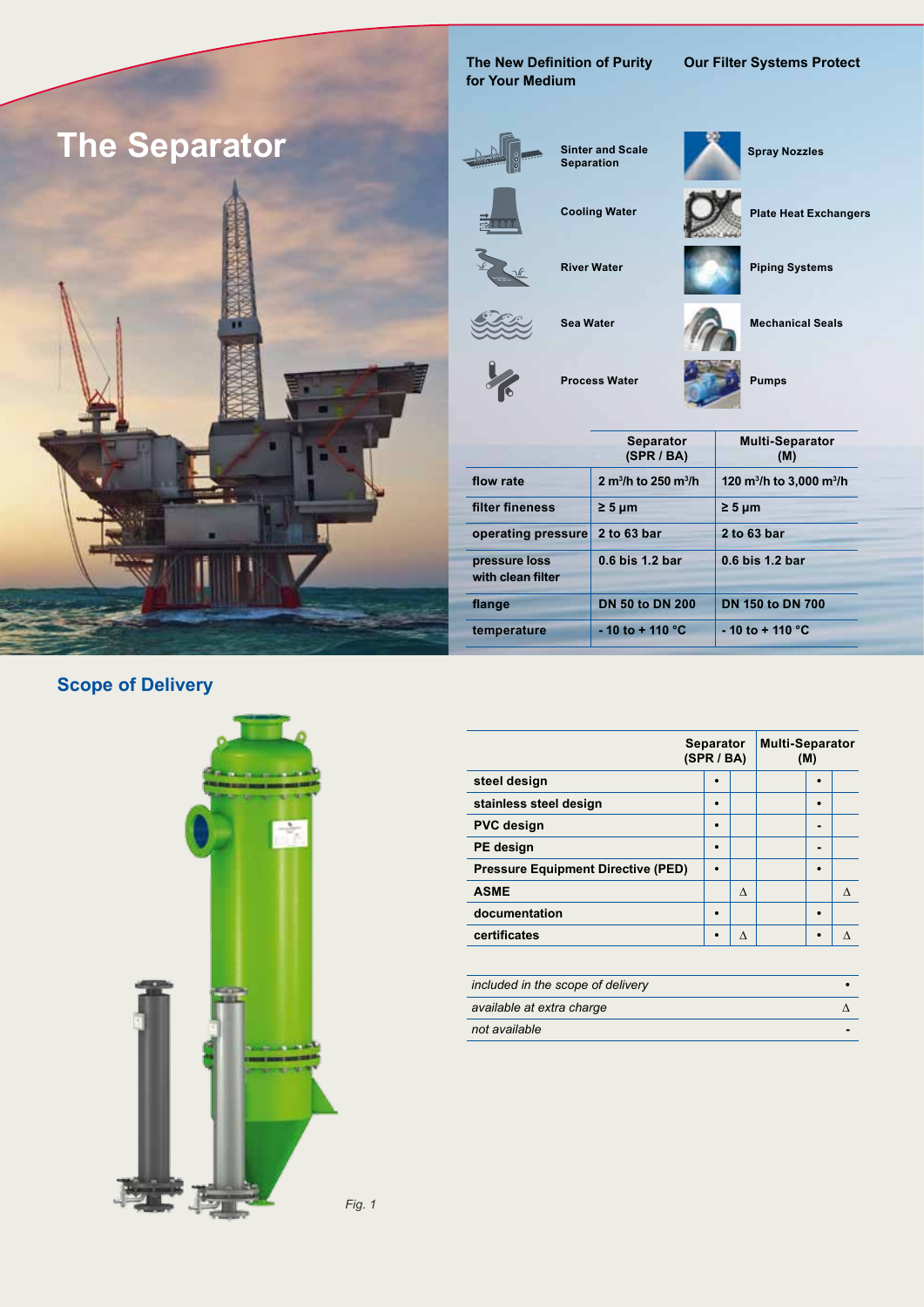

#### **Mode of Operation**

The Separator (SPR) and Multi-Separator (M) are fully automatically working separating and cleaning devices for separating specifically heavy solids from liquid mediums. The raw water enters the Separator through the inlet flange. A turbo helix in the housing sets the medium to a circular motion. The resulting centrifugal forces impact the heavy particles  $(> 1.3 \text{ kg/dm}^3)$  in the outer swirl. In the lower part of the separator the medium starts to move upwards again along the inner tube (= inner swirl). In the lower part of the separator the concentrate outlet is situated. The device-dependent separated amount of solids (up to 0,2 % in the feed water) can be continuously drained through the concentrate outlet together with a flow rate of 3 to 10% of the feed water.



## **Group Arrangement Block-Assembly Type BA**

für 100 - 250 m3/h

|           | <b>BA2</b><br><b>SPR</b> | <b>BA3</b><br><b>SPR</b> | <b>BA4</b><br><b>SPR</b> |  |
|-----------|--------------------------|--------------------------|--------------------------|--|
| <b>DN</b> | 80                       | 100                      | 200                      |  |
| DN,       | 2 x G 1/2"               | 3 x G 1/2"               | 4 x G 1/2"               |  |
| A         | 1384                     | 1384                     | 1450                     |  |
| B         | 1100                     | 1100                     | 1100                     |  |
| C         | 500                      | 850                      | 1200                     |  |

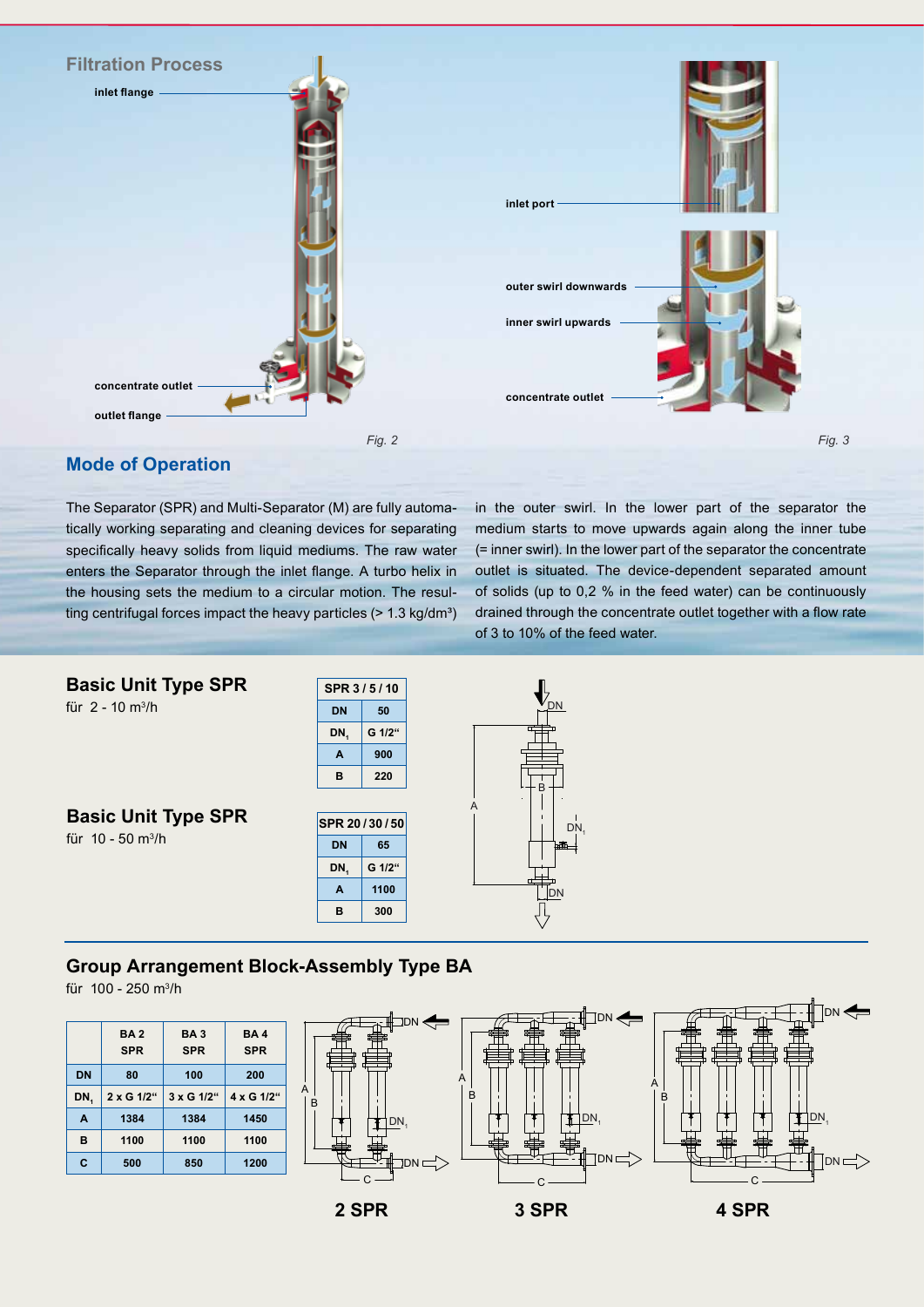

The cleaned medium arrives in the inlet ports of the static inner tube and leaves the filterthrough the outlet flange. The Multi-Separator (M) bases on the design principle of the Separator (SPR). In order to allow for higher flow rates and at the same time optimizing the size ratio several Separators are installed in a common housing. The raw water enters the Separator through the inlet flange. In the manifold block the raw water is divided on several Separators. Specifically heavy particles deposit in the dirt collecting basin. From here they can be continuously or discontinuously drained (according to customer specifications) through the concentrate outlet.

#### **Basic Unit Typ M**

für 120 - 3000 m3/h



|                         | M <sub>4</sub> | M <sub>6</sub> | M <sub>9</sub> | M <sub>12</sub> | M18        | M30          | M54         |
|-------------------------|----------------|----------------|----------------|-----------------|------------|--------------|-------------|
| flow rate<br>in $m^3/h$ | $120 - 200$    | $180 - 300$    | $270 - 500$    | $360 - 600$     | 540 - 1000 | $900 - 1500$ | 1620 - 3000 |
| <b>DN</b>               | 150            | 200            | 250            | 300             | 400        | 400          | 600         |
| DN <sub>1</sub>         | 25             | 50             | 65             | 80              | 80         | 80           | 150         |
| A                       | 2597           | 2932           | 3250           | 3524            | 3670       | 3845         | 4380        |
| B                       | 572            | 690            | 720            | 785             | 860        | 860          | 1085        |
| C                       | 1800           | 1900           | 1900           | 1900            | 2200       | 2200         | 2300        |
| D                       | 419            | 508            | 711            | 900             | 900        | 1300         | 1700        |
| weight in kg            |                |                |                |                 |            |              |             |
| empty                   | 500            | 950            | 1260           | 1750            | 2000       | 3600         | 5200        |
| filled                  | 775            | 1530           | 2210           | 3460            | 4500       | 8100         | 13800       |

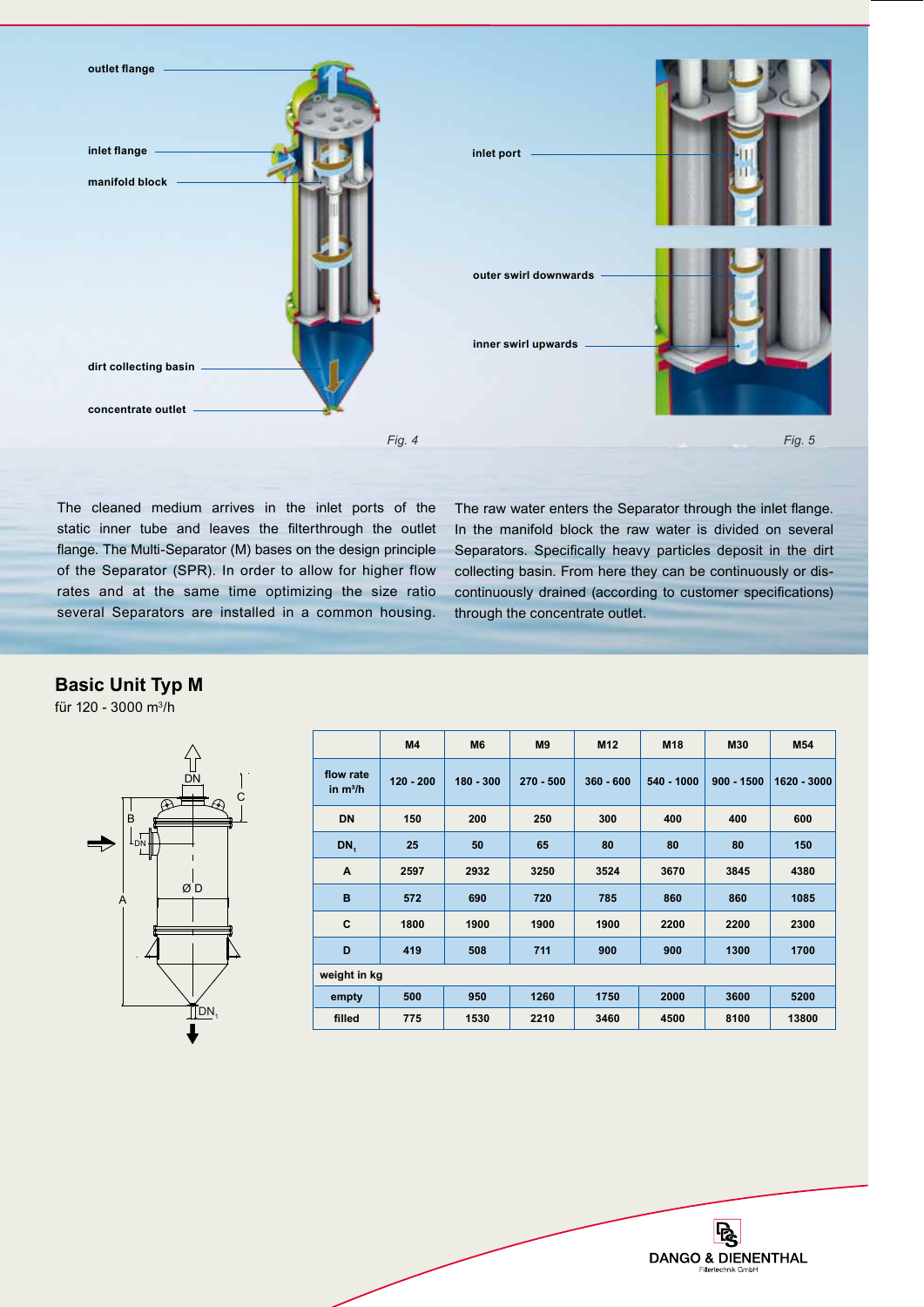# **Range of Application**



*Fig. 6* test water in a steel works



*Fig. 7* spray in a rolling mill